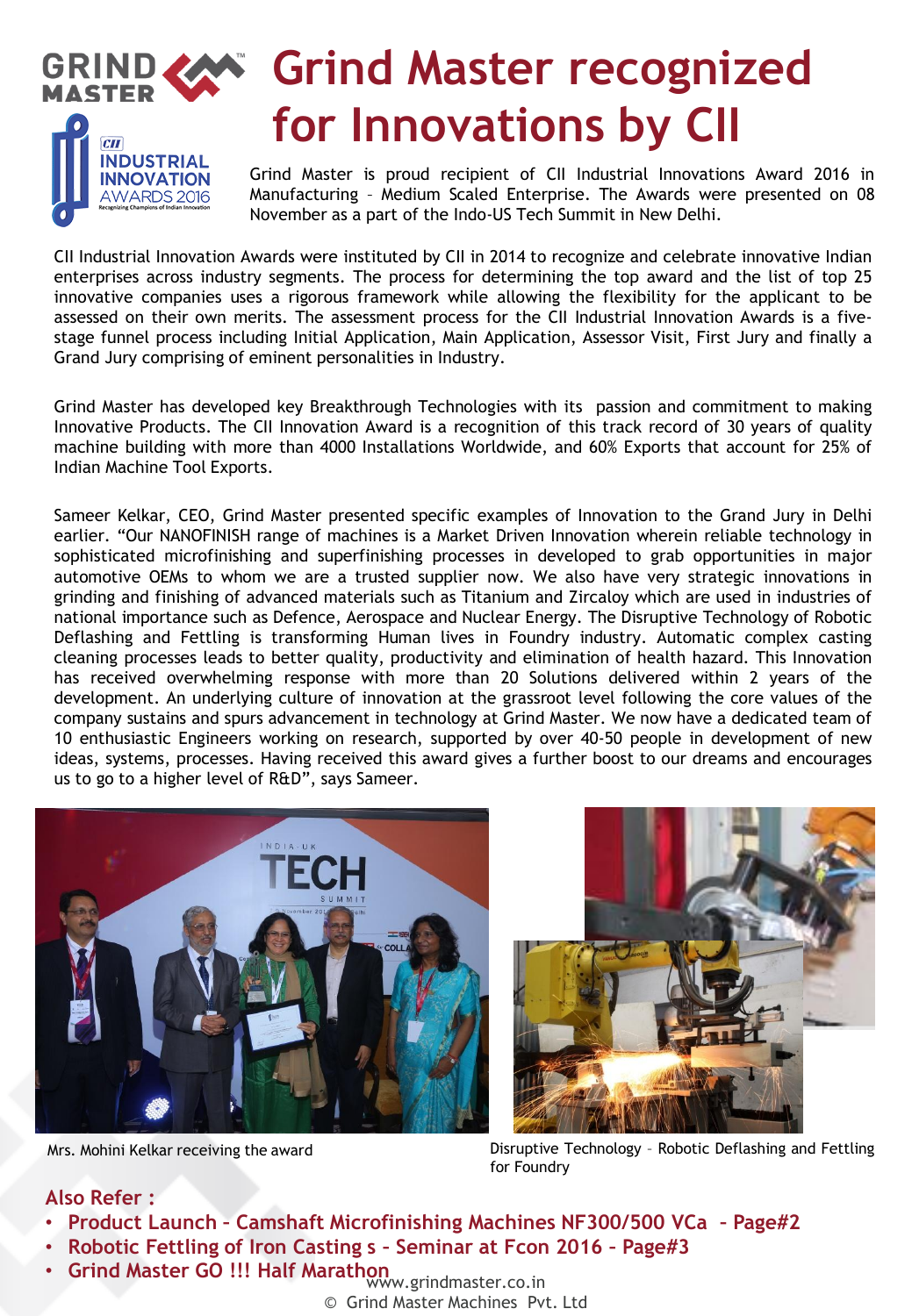

# **Next Generation Camshaft Microfinishing Machines Storms into the Market !!!**

GRIND CAN

- • **Launched with 6 Machines Built for Leading Camshaft Manufacturers in China**
- **4 Machines in Pipeline**



- Cycle Time : 22sec 25% Faster
- Setup Change Time : 15 min : 50% Faster
- Energy Savings : 30%
- Weight Reduction : 50%
- **Cost Reduced by 15%**
- **Delivery improved by 30%**
- **Maintainability improved by 30%**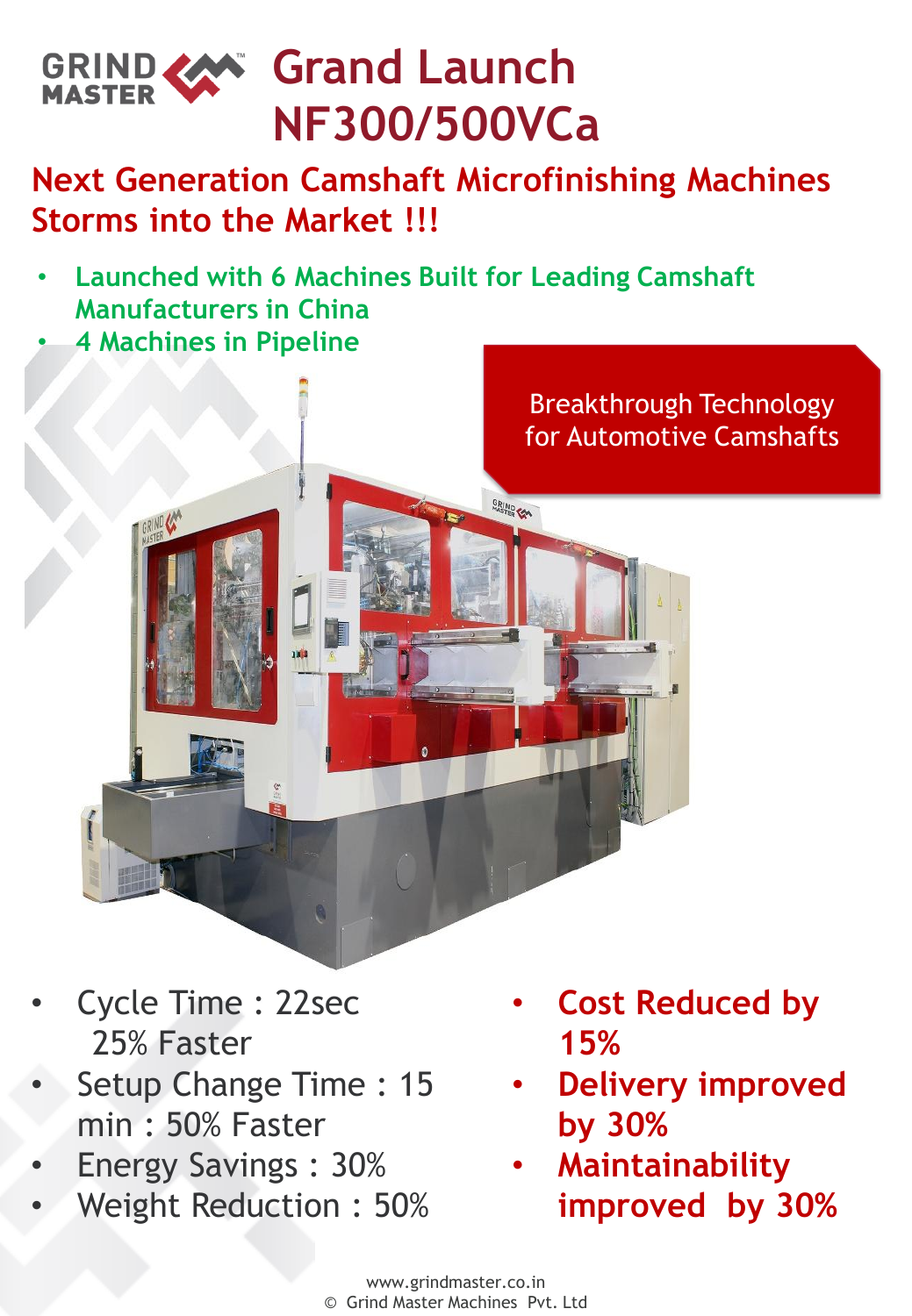

## **Transforming**

#### **Foundries** a.

#### Lives Human



Grind Master Represented by Mr. Sameer Kelkar, Mr. Mahesh Sahasrabuddhe and Mr. Vinay Kokane presented the Revolutionary "Robotic Iron Casting Fettling" Technology at FCON organized by IIF Pune in November.

The interactive Presentation was very well received with a lot of interest in the Disruptive Technology transforming Indian Foundry Industry.

Grind Master is committed to develop Automation Solutions for Aluminum and Iron Castings. The Aluminum Casting Deflashing Solutions are already well established in the market with more than 20 systems in operation and recipient of CII Innovation Award 2016.



www.grindmaster.co.in © Grind Master Machines Pvt. Ltd